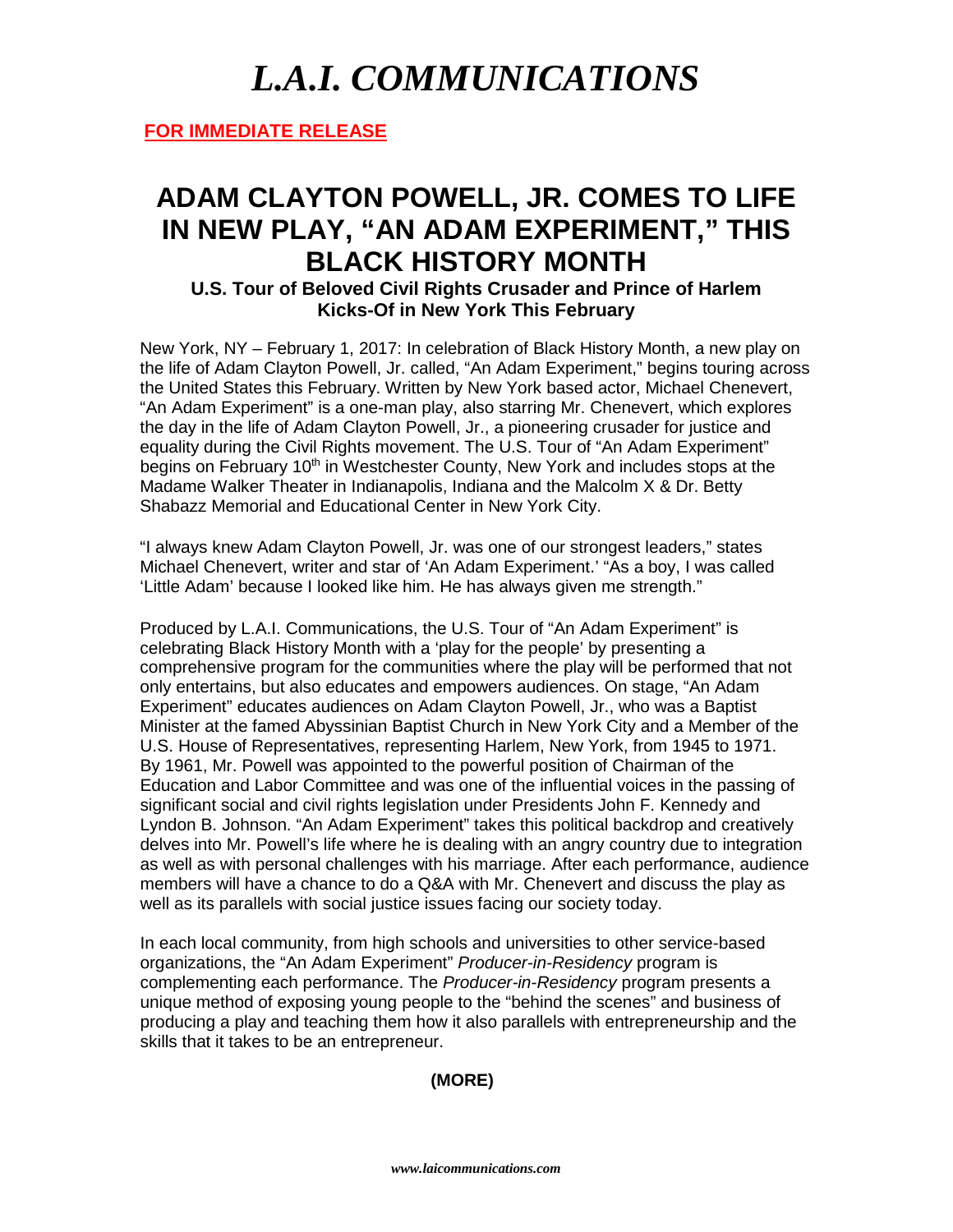# *L.A.I. COMMUNICATIONS*

"We are thrilled and so honored to have 'An Adam Experiment' begin touring across the country in celebration of Black History Month. Giving reverence to the past with such an incredible play as well as empowering young people to embrace the "spirit of Adam" and pursue their passions in life is truly a gift," states Tyrha M. Lindsey-Warren, Managing Director of L.A.I. Communications and Producer of the U.S. Tour of 'An Adam Experiment.' "At the end of the day, we hope audiences will learn something new as well as provoke thought about being the change that they seek in their own lives."

Community Partners for the U.S. Tour of "An Adam Experiment" include Ossining High School, the Greater Hudson Valley (NY) Chapter of The Links, Incorporated, and KiKi Vodka.

For more information on the performances of "An Adam Experiment," visit [www.laicommunications.com.](http://www.laicommunications.com/) Ticket prices range from \$20.00 - \$25.00. Discount tickets are available for students and for groups of 10 or more.

### **AN ADAM EXPERIMENT KEY PLAYERS**

#### **MICHAEL CHENEVERT**

Originally, from Detroit, Michigan, Michael Chenevert is a well-trained and multifaceted actor who works on Stage, TV, and Film. He studied at the University of Detroit Mercy where he received his Bachelor of Fine Arts degree. Over the course of his career, Mr. Chenevert has worked at the New Federal Theatre, The Billie Holiday Theatre, Take Wing and Soar, The National Black Theater, Arkansas Repertory Theatre, The Cincinnati Playhouse, and The Public Theater. His film credits include: *Syrup*, *Soul Mates*, *The Tombs*, *Eugenia and John*, *Soil and the Breathing Room*. Mr. Chenevert's TV credits include: *The Following*, *Boardwalk Empire*, *Ugly Betty*, *Guiding Light*, *One Life to Live*, and *Final Appeal*.

#### **SUSAN BATSON**

Actor, Writer, Director, Producer, Teacher, and Coach, Susan Batson, has been called an "alchemist" by *The New Yorker* magazine. In private consultation on film sets all over the world as well as in her New York City acting studio, Susan Batson has enjoyed the privilege of working with Nicole Kidman, Juliette Binoche, Oprah Winfrey, Tyler Perry, Tom Cruise, Kerry Washington, Zac Efron, Chris Rock, Jamie Foxx, Sean Combs, Liv Tyler, Jennifer Connelly, Kirsten Dunst, Laverne Cox, Common, Janet Jackson, Rihanna and countless other actors searching for truthful connections between themselves and the characters they play.

#### **TYRHA M. LINDSEY-WARREN**

Originally from Cincinnati, Ohio, Tyrha M. Lindsey-Warren is an experienced Producer and Marketing Executive who has worked for Quincy Jones\*David Salzman Entertainment, NBC, Creative Artists Agency, Edmonds Entertainment, Alvin Ailey American Dance Theater and advertising agency, UniWorld Group. She has assisted in overseeing the production of such programs as *MAD TV* (FOX), *In the House* (UPN),